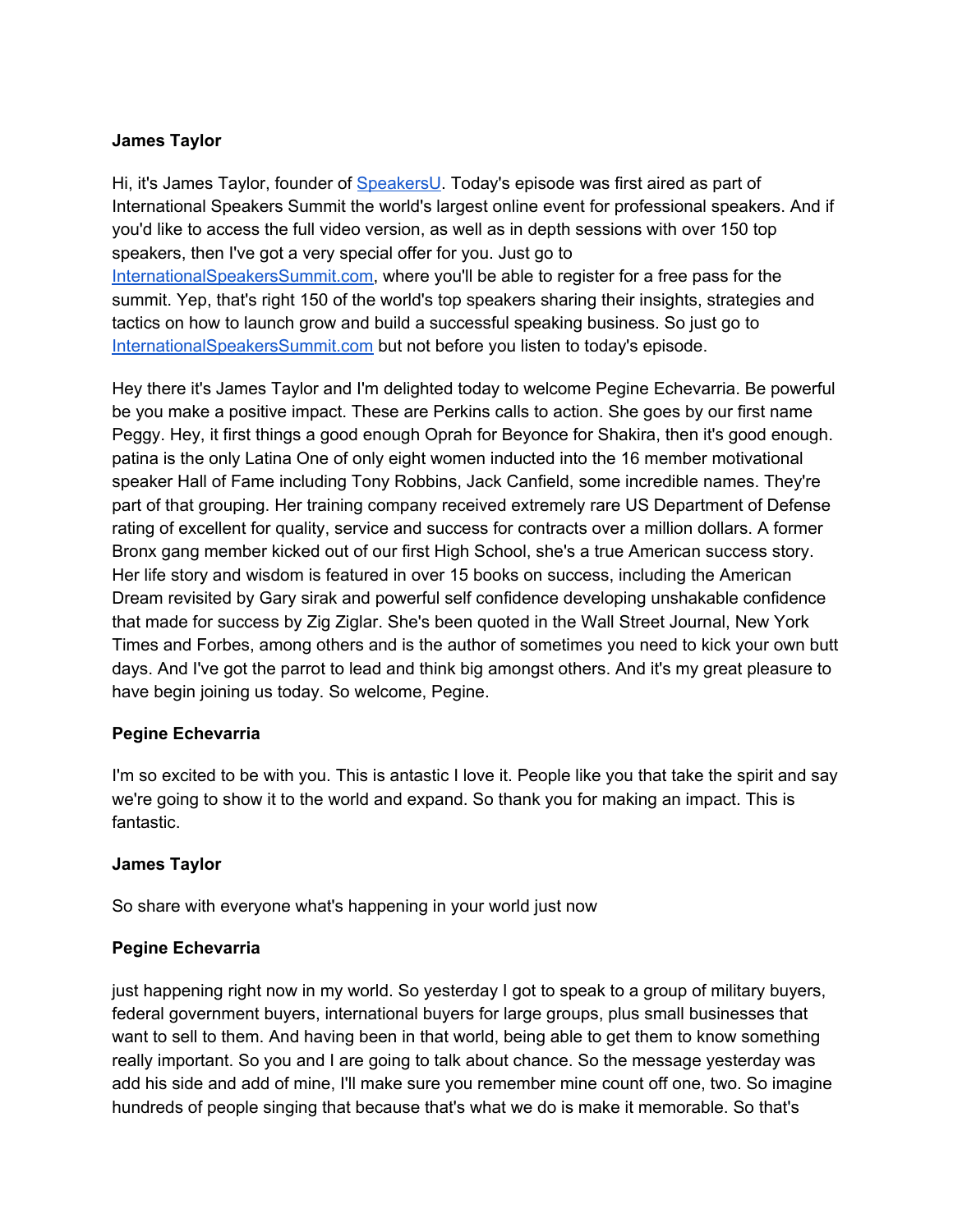been great in putting writing some books and doing coaching and opening a new membership site that just started for professional women's speakers. So I'm very excited.

#### **James Taylor**

So tell me how how did a Bronx gang member end up as probably one of the top keynote speakers in the world? What was take me through that journey? how you ended up, you know, getting on stage?

# **Pegine Echevarria**

Well, I will tell you what, the one thing that got me on stage, not live this life. And I'll tell you a little bit about that. But really the the moment was I had been on Montel Williams, which is a famous talk show host had a big talk show on regular TV went all over the world. And I, he had heard about my life, and he had heard about my work. And I was on his show for 32 times. And one day he took me into the green room. And I was always on right. He took me in the green room and said, girl, why aren't you out there speaking? And I said, I don't know what you're talking about. You know, he could get really into your face and that's what he was like radios. You should be out there speaking nobody talks away. You talk you got to be out there. And I said, Montel, I don't know what you're talking about. And what it turns out is Montel had been a professional speaker in the youth market for years and years and years. And that is how he got his TV show. Before that he had been in the military and doing rallies, but for the military, but he didn't know that there was professional speaking until he left. So now he's passing it on to me, and you are passing it on to everybody else. Now, James, is somebody said, you can do this. And you've got to learn. And that day, he did two things for me. One, he signed me up. He paid for my union membership in the afternoon, which is the TV union to be on TV, talk TV, so I got paid, rather than doing it for free. And then the second thing that he did was tell me about the National Speakers Association. And that's really the beginning story of how I got into professional speaking mind you I had been president of direct sales company. I had been a national sales manager. I'm going backwards, right? I had been a Director of Operations for a company. I had sold two businesses in Spain. By the time I was 23, I had been a gang member, I had left the states to get out of the game. But in all those processes of my life, it never dawned on me that there was this that people would pay you to speak. And I did love to speak. You know, my, my BA is in children's theater, and theater and an improvisational theater, basically, because it was the easiest ba to get, you know, college degree. But all of those techniques that I learned then now I use my work, so I guess it was divine, that I was supposed to be doing this and it's actually

# **James Taylor**

quite strange. I didn't realize the Montel Williams can But there's another connection that you and I have, because I'm very good friends with a gentleman who served with Montel, in the US Naval Academy in Annapolis. And so if I was with him last month and and we would actually, we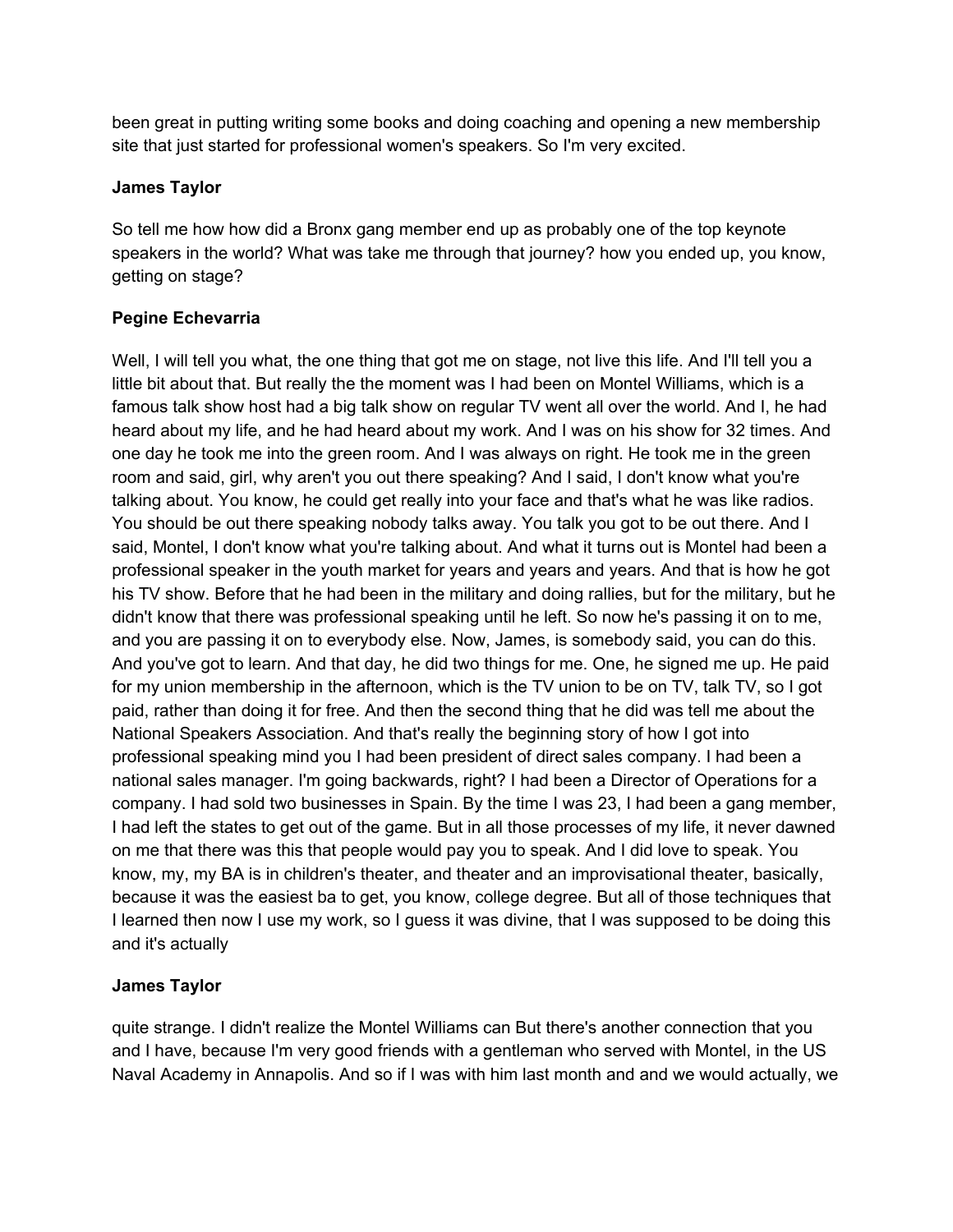were actually having a conversation because I just been speaking in Baltimore, and I was chatting to my friend who'd run the US Naval Academy band. And he said,

#### **Pegine Echevarria**

Oh, yeah, I said years ago that there was a guy that was here,

#### **James Taylor**

you know, and, you know, he was getting into speaking through the, through the military, he was going out and training and speaking in terms of promoting the work of the military and schools and colleges. And then he said one day, you know, I think I'm gonna do this more and it's a TV show. Nothing was his name is his name is Montel Williams. So you and I have that that little circuitous connection there as well. And that's because I've presented

#### **Pegine Echevarria**

at the Naval Academy several times they want me in to, to educate them to be you, right? I mean, uniquely you and to that the military is a diverse component of all people. And that's worldwide. Right? So it's so that's so funny. So that connection. So I love that. Exactly

#### **James Taylor**

as you were starting to build your, your, your speaking career your speaking business, who were those other key mentors for you people that maybe took you under their wing really can help support support you taught you the tricks of the trade and things to maybe to avoid and things to focus on?

# **Pegine Echevarria**

Well, I mean, that's those are all awesome questions. And it was a combination. So I am very involved in the in it net National Speakers Association, which we call NSA, which is not the National Security Agency, but National Speakers Association. And there were a combination of courses that I took from two perspectives because I think that what happens with speaking industry is everybody thinks the business is the speaking That is true. But there is a larger part of the business than 90% of the business to get you on the stage, which is the business. So for me it was taking courses on entrepreneur ism, taking courses on sales, taking courses, even though I had a national salesperson, it is a little bit different to sell a something than it is to sell yourself. Because sometimes you don't realize how magnificent you are. Most times that's what I find from speakers. Most times they don't realize their true brilliance and what they bring to the stage and what they bring to to be able to make a difference in people, businesses and people. They love to speak but they don't love to sell. And honestly if you want to get paid for speaking you have to love to sell and learn to love To sell yourself, you know only and that's really an important piece. I think that for me, that's what I had to do is learn how to run the business. Right? Learn how to do the financials, learn how to do the sales, learn how to do the packaging,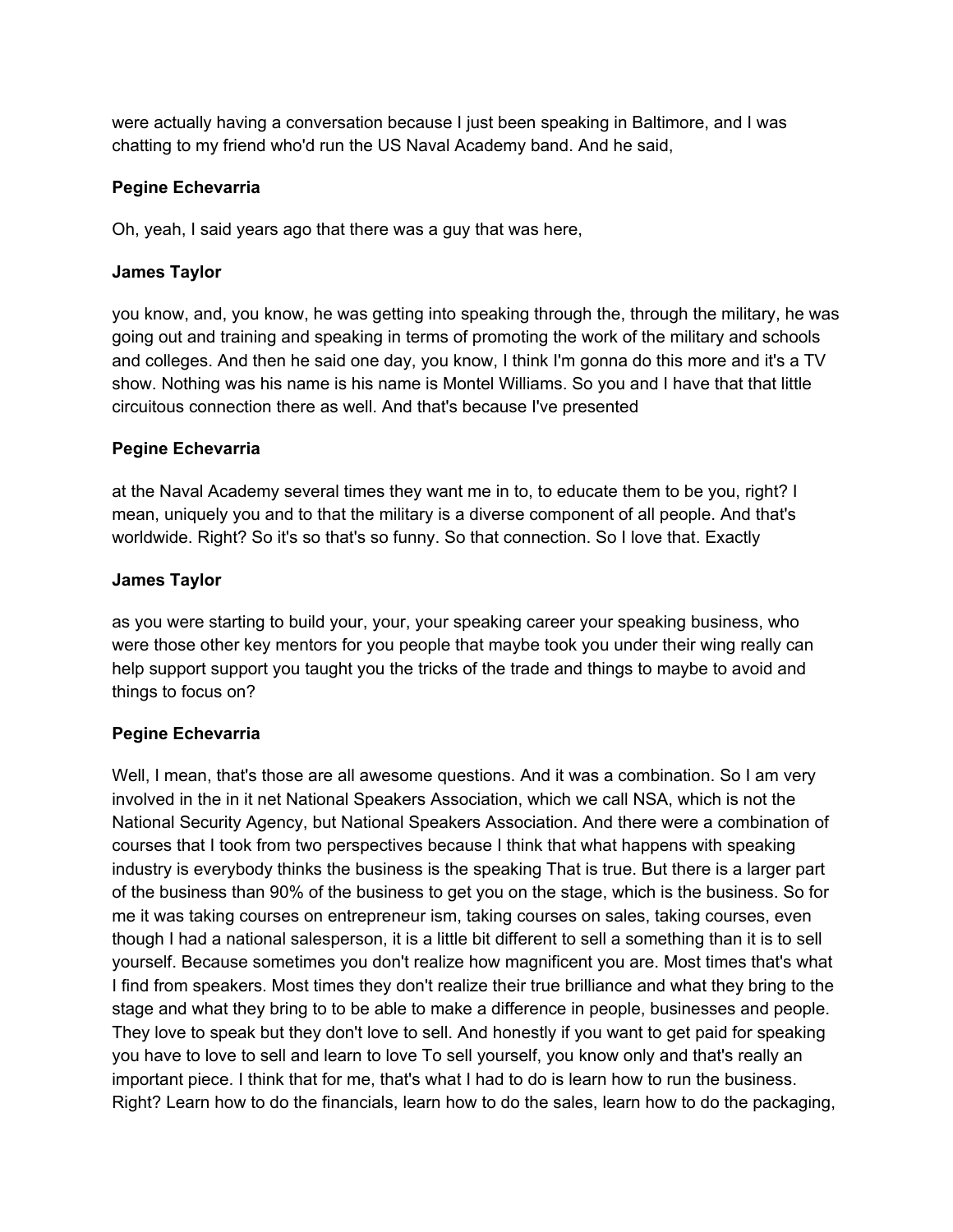learn how to do the social media, and all of it is joyful. If it's not joyful, make a joyful because you live this stuff, you are a living brand, and I talk about that a lot.

#### **James Taylor**

So can you remember a time as you were building your speaking career? When things finally started to click, you know, they start you suddenly can Okay, this is it feels like it's happening now. A number of things are starting to come together was it was kind of seminal moment like that in your speaking career.

#### **Pegine Echevarria**

They're always seminal moments. Because what happens in the world of speaking, is you you start at what you have a level right and then suddenly go, Oh, look at that. I'm getting that level. It feels amazing. You know, that when I started going to libraries, and somebody was gonna pay me five hundred dollars to speak on the topic I was speaking was like, Oh, right. And I didn't realize what Montel was talking about was a whole different number. Right? And so then I was moved that I moved to the next level. And I realized that first time that I hit the five figures for a 30 minute speech. And that moment that I was like, Okay, what, here's a check what so amazing. So that was the firt. One of the seminal moments. A huge moment for me, of course, was when we closed million dollar deal, and I was able to bring it to my mother. And I had a copy of the check. And I bought her the copy and I framed it for her and that was like, a huge deal. A huge I don't mean what was a huge deal, but I mean, a huge amount. To say, Mom, this kid from the Bronx, this is what I was just paid for this event that we were doing, which is pretty extraordinary, right? But in through that I when I want to mean is I don't want people to think that it's always like that because it's not it's levels. So you have a seminal moment when you reach this level of fee, which was, every time I do it, it's extraordinary. When you raise up, there's a seminal moment in terms of the products that you produce. So your first book, your first membership, your first time that you're on a stage and and it's all lit up, and it's huge. And you're on the iMac, that's a seminal moment in the speaker's life. There's a seminal moment when you're amongst your peers. And they This is a seminal moment. This is a seminal moment for me, because here I am with you, and we're talking about the hundred speakers and it's like, I'm just doing My job doing what I was placed on this earth to be and to be amongst my friends, this is a seminal moment. The challenge if I can talk about the challenge, the challenge for a lot of speakers is sometimes we are growing and expanding and we don't realize that we are. So it's like if you get you were a little kid and you got a sneaker, and you started growing out of your sneaker and your mom buys you a slightly bigger sneaker so your foot can grow into it. And those first couple of days the sneaker is flopping around because it's too big. And then suddenly, one day you don't even notice that now the sneaker is too small for you and you have to expand. And sometimes we get professional speakers get stuck because we're wearing too small sneakers. It's time for us to expand. And we don't have a mom to tell us that it's more we need friends like you to say you need To change your sneakers, it's time to make it big. So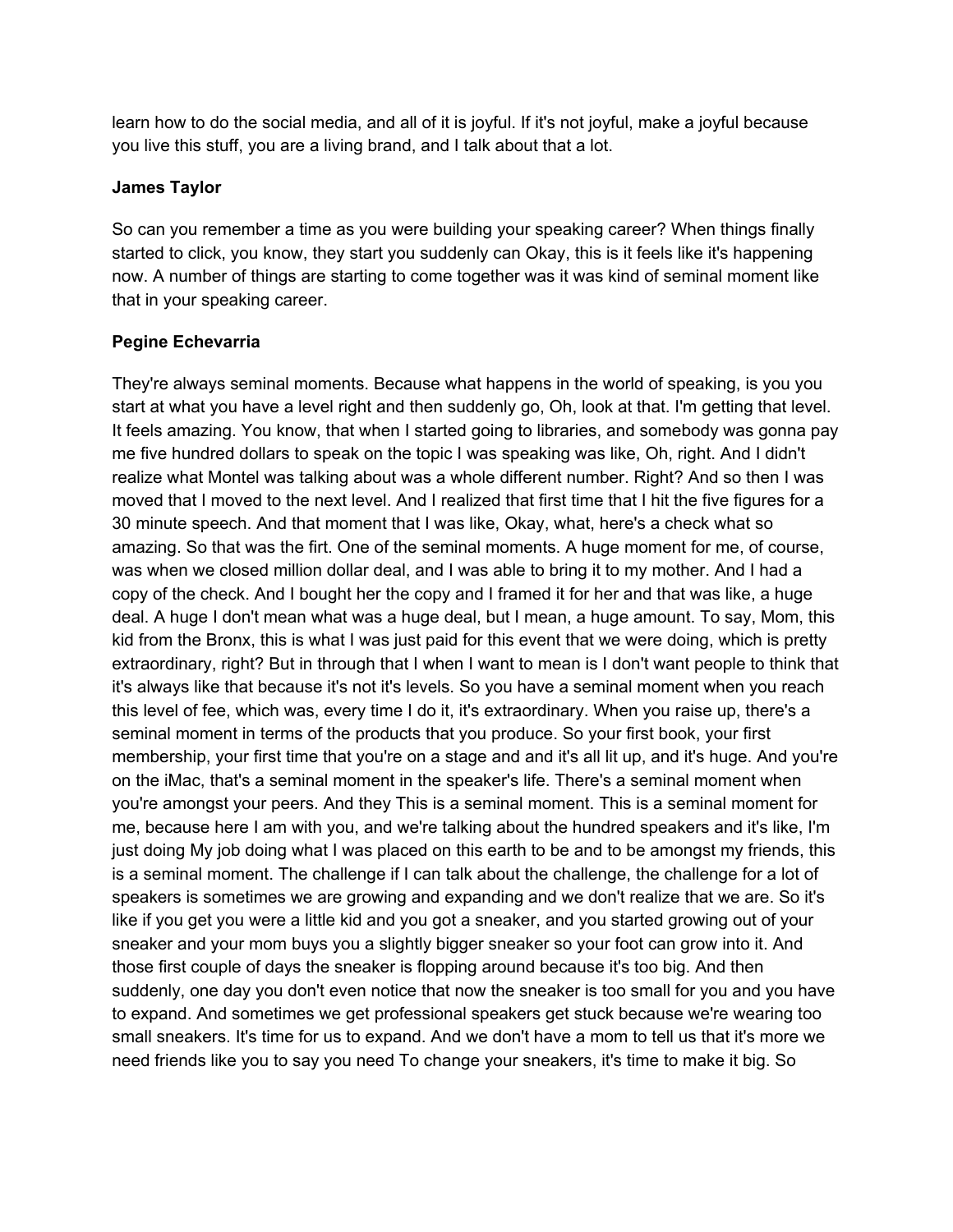#### **James Taylor**

one of those groupings of obviously you can have coach coaches that can help you with that journey. But one of the things that you started was a grouping a community within a community for the National Speakers Association, which was the power woman of NSA, which is people have told me about this before and I have been limited. I didn't know too much about it. But some of my some of my friends who are members of it at Sydney got huge value from being in this group. And so first of all, tell us what was the reason for starting this group within a group? And then what does it really do for the members? And how does, how does it help those women? Say, tell them maybe one woman tell another woman Okay, you need to go into some bigger sneakers here.

#### **Pegine Echevarria**

Great question. So the reason I started the group was that there are issues that women's speakers don't get to talk about in the larger thing in when we're with men and women. A guy can go on and this is a Perfect example a guy go on camera in the morning, after he's worked out rain, the sweat is there, he's coming, he puts on a T shirt, he's just boom, he's on no problem. A woman doesn't get to do that. Because the moment that she does it, then somebody will say, you know, could have gotten your hair done could have had this stuff. That's just it's just different. It's just different. It's a perspective that goes on. So there's a little bit more things or things that we can talk about that we have to talk about that are not the kind of things you would want to talk about mixed company.

#### **James Taylor**

Tell me Give me an example then to that

# **Pegine Echevarria**

Ross draws and where to put your, your lavell ear mic, for instance. Yeah, uh, being on a huge, huge camera and that day wearing a white bra but you're wearing a black shirt and there you just have two big white circles on this huge I'm egg It's, it's really deep. I mean, it sounds silly. No, I tell you that.

# **James Taylor**

As you're saying this, it also reminds me of my days in the music industry when I used to manage bands and one band, well known band that took Platinum sellers, 6 million albums. And it was a it was a male and a female from people from persons. And I always felt bad concern for that for for her, because she felt like she had to deal with a lot more stuff. When we were kind of doing these shows, and it was you Yes, big screens, and it was a whole bunch of other things as well. So I, I can understand that. And also, my wife is a jazz singer. So as someone who is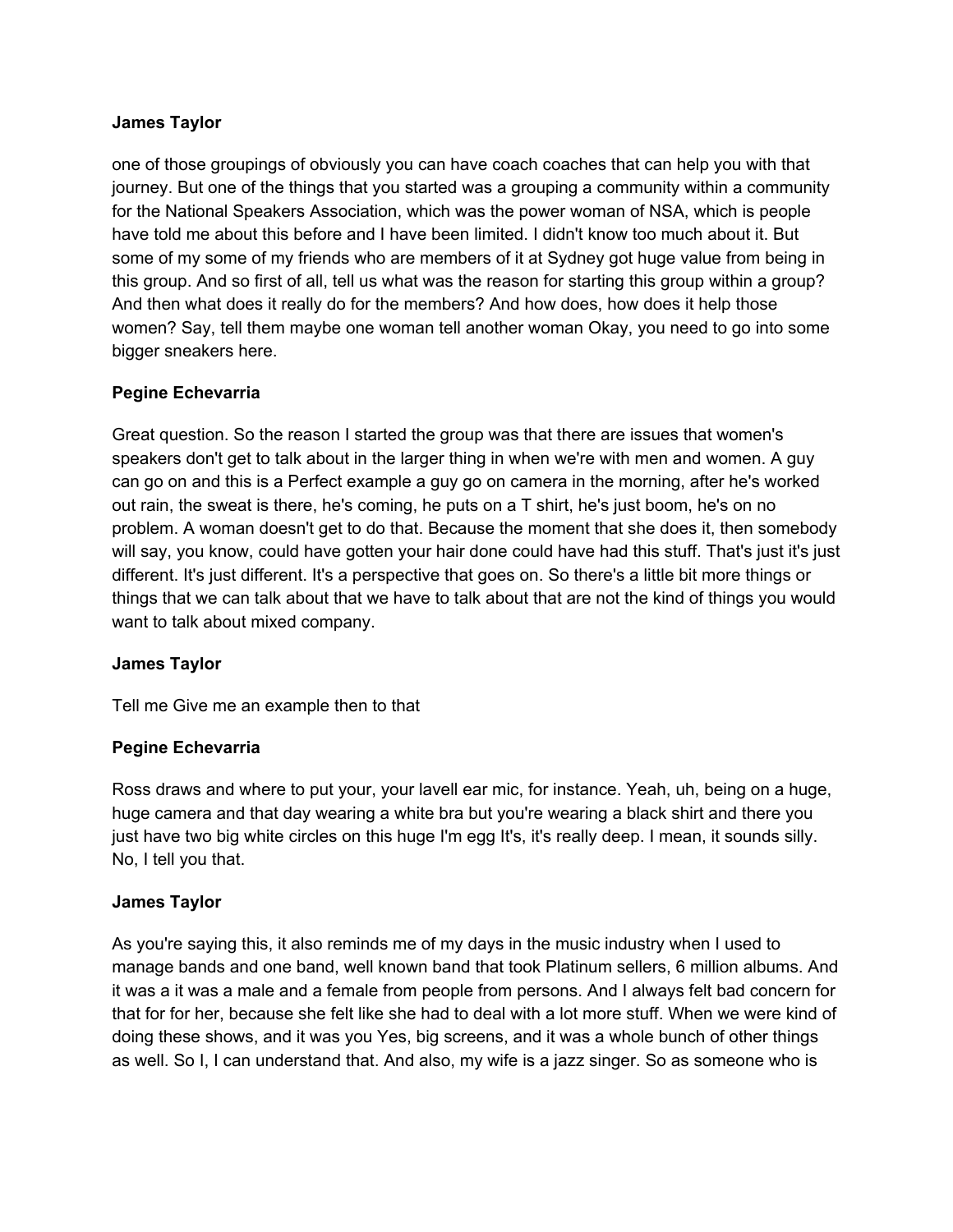she's up on stage all the time. I also know I can get to see that behind the scenes stuff as well and her saying exactly the kind of things you were saying brahs and things of that

# **Pegine Echevarria**

level. So So here's a great here's another example. So a lavalier mic, right that you clip on. Yeah. is made for men. Yeah. It's made for men. It's supposed to be on your tie to hit your Lauren. It's not So even it wasn't even made to be on your lapel it was made to put on your tie to capture your lonex well guess what we wear jewelry. We wear our our materials are more flimsy. So we have to wear headsets or other things because when we move around, you're hearing the jingle. That's a women's issue. The other piece that's fascinating is to create some vulnerability. We have some we have 800 890 women, experts, authorities, speakers, Olympians, New York Times bestselling authors, all of that. And so we look at how can we support them as females to be on the grander stage. There tends to be more men on the grand stage than women. Why is that? So I am. I help reporters. We have a dear friend who's a reporter from the Forbes man And he found out that while he wanted lots of women, he thought he had lots of women at being interviewed. When he really looked at the numbers, he only had 25% of his interviewees were women. And he was conscious, right? So we had a whole talk. And we found out that women need to be asked more.

# **James Taylor**

So what so explain that because actually, this is a point of even doing this summit the very first time I ran this summit, and I just went out to people when people recommended other people, and then I looked at by the time we finalize the this would be I think, 60 in the first year. And I think I figured out it was like 30 or 35% women, and the rest were men and it was one of things I wanted to change. So it was more it was it was more even and I did kind of question is, I might do I have an unconscious bias that's kind of going on here. And as I start to drill into it, for me that felt like there was a number of reasons why I ended up not 5050 and we can go into can go into those Meet event organizer. I'd be interested to know from your perspective, why do you think that so many of these events panels and things ends up being is not? I'm not saying just male and female, but let's say it's not diverse.

# **Pegine Echevarria**

Absolutely. I mean, heck, hey, as a Hispanic woman, I'm like one of the rare out there and part so I've learned a long time I can change people places, things or situations. I can only change myself in that and and educate people about what the changes that I've had to do to be more of a player to be more there and to be more bold and I think that's a speaker bureau the other day said something really interesting. She said, You're one of three women that I know that boldly promote themselves boldly put themselves out there, you know, and I think that's one of the the bigger pieces. So you here you had this international summit, I would guarantee that you got lots of guys emailing you put me on put me on. I'm a great speaker to write. I would guarantee that if you looked at all the people that asked that weren't even big speakers weren't even, you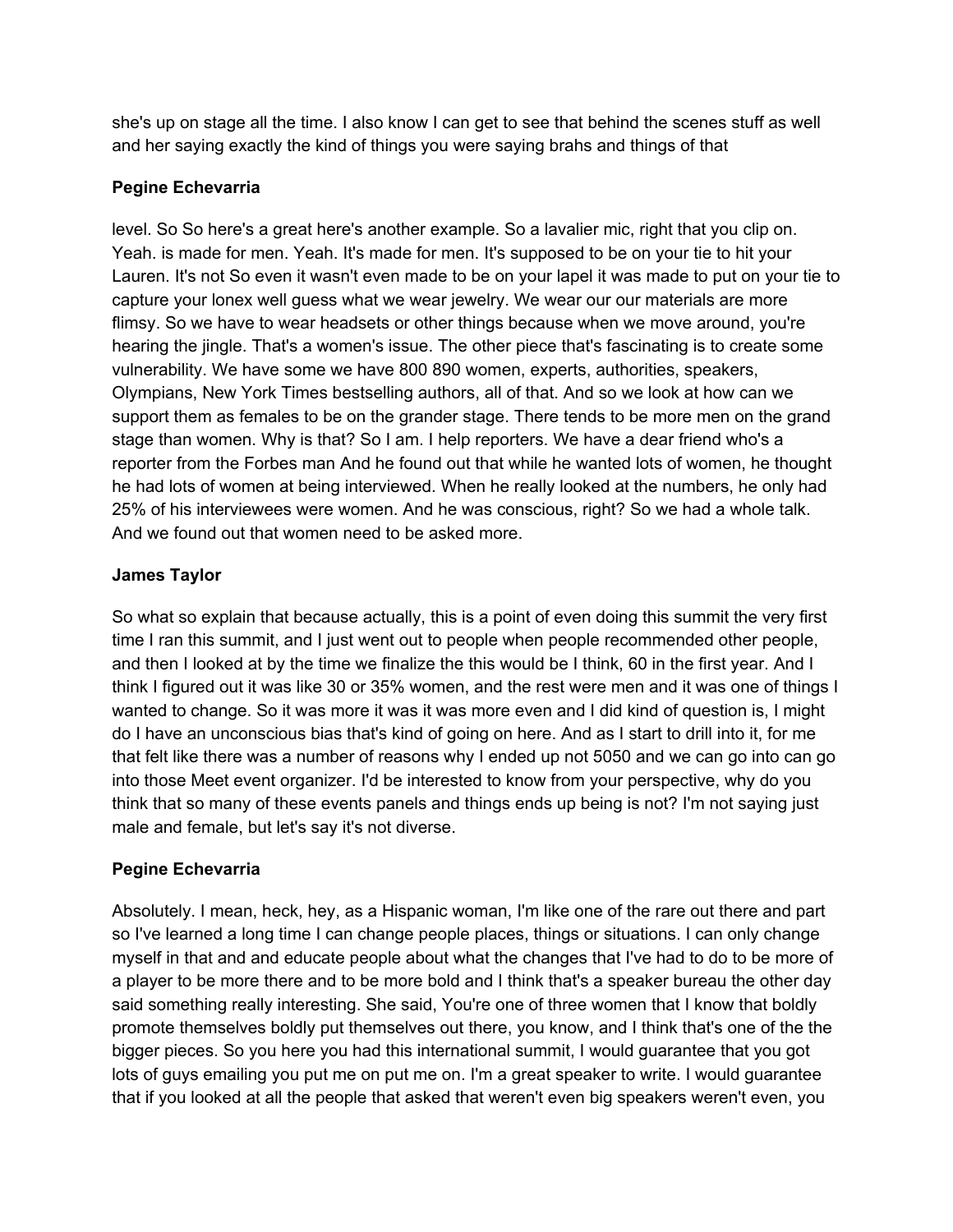would see, you would see tons of guys saying, Pick me Pick me Pick me, I want to be here. I want to be here and you would see very few women doing that. That's very few women saying, me, me, me, Pick me Pick me. And this is part of something that we've learned, you know, you go to school, remember the guys in class? That would be I know the answer. I know the answer. I know the answer. And you rarely and sometimes you got a girl doing that. I got the answer. And everybody who thought thought she was a nerd, right? Because she knew the answer, but she wasn't held in high esteem about it, right? That kind of taught we we think about that. I don't want to be too pushy. I don't want to be too brash. I don't want to be too bold. I want to know, you know, if I'm good enough, you will notice me. And that is not how it happens in this world of both speaking and sales right? There is no guardian angel that's gonna go you're not going to James, you're going to not have the time and effort for yourself to go and keep on asking the same people over and over. It really takes a lot of effort to say, I want women. All right, who knows woman? Nope. Don't want you guy. But can you recommend me women? Nope. Don't want you but recommend a woman. And so from a network perspective, do the people that you ask have a network of strong women? That's one of the reasons that I did pw NSA. So people like you and everything? No, these are vetted women who are professional speakers who get paid to speak, live by ethics, and call us up because we have somebody to fit your need. So an easy way for people to reach out to us. We're not a speaker's bureau. We don't get any commission boundaries. We're just helping out right. The second thing is to educate women to pitch your proposals, so If, if anybody's out there and they're looking for women to be interviewed, we will. I will post in our group saying here's some people that are looking for women to be interviewed. And I become a little bit of a mosquito and an egg. I do I do to my group, you know, did you submit Did you submit right now for NSA there's this thing submit two minutes of your best tip well I know that there's been tons of guys has not been to tons of women so I become a nag I'm holding you up. Come on, girls. You've just submitted don't start complaining. You've got to submit two minutes. You are brilliant. You are smart. You all have you run magnificent business. Share your two minutes. It's got to be now so that is what does

#### **James Taylor**

that mean? That's great. I mean, one of the cuz I have no in some way. I have no vested interest creating this. This summit is not affiliated with any particular Speakers Association, or CPP or anything. So one of the things I I can do in this business is I can sometimes ask uncomfortable questions of things because I don't have to, to align something. So one of the ones I was thinking like, one of the questions that no one is asking about this industry. And for me coming in as an outsider, I can quite happily asked what seemed as a dumb questions because I'm a newbie, you know, new person kind of coming into it. So I can ask those questions, because these are questions I want to know. But one of the ones I've been thinking about a lot recently, and I don't if it's gonna be a dirty little secret in this business, but if I look, let's say the music industry, I come from all the entertainment industry, the film industry, there's been big seismic changes in the past two years, in terms of pay for men and women actors, it could be on the same film, the woman could be actually the face the star of the movie, but the guy ends up getting paid more than that. Now thinking about the speaking business. The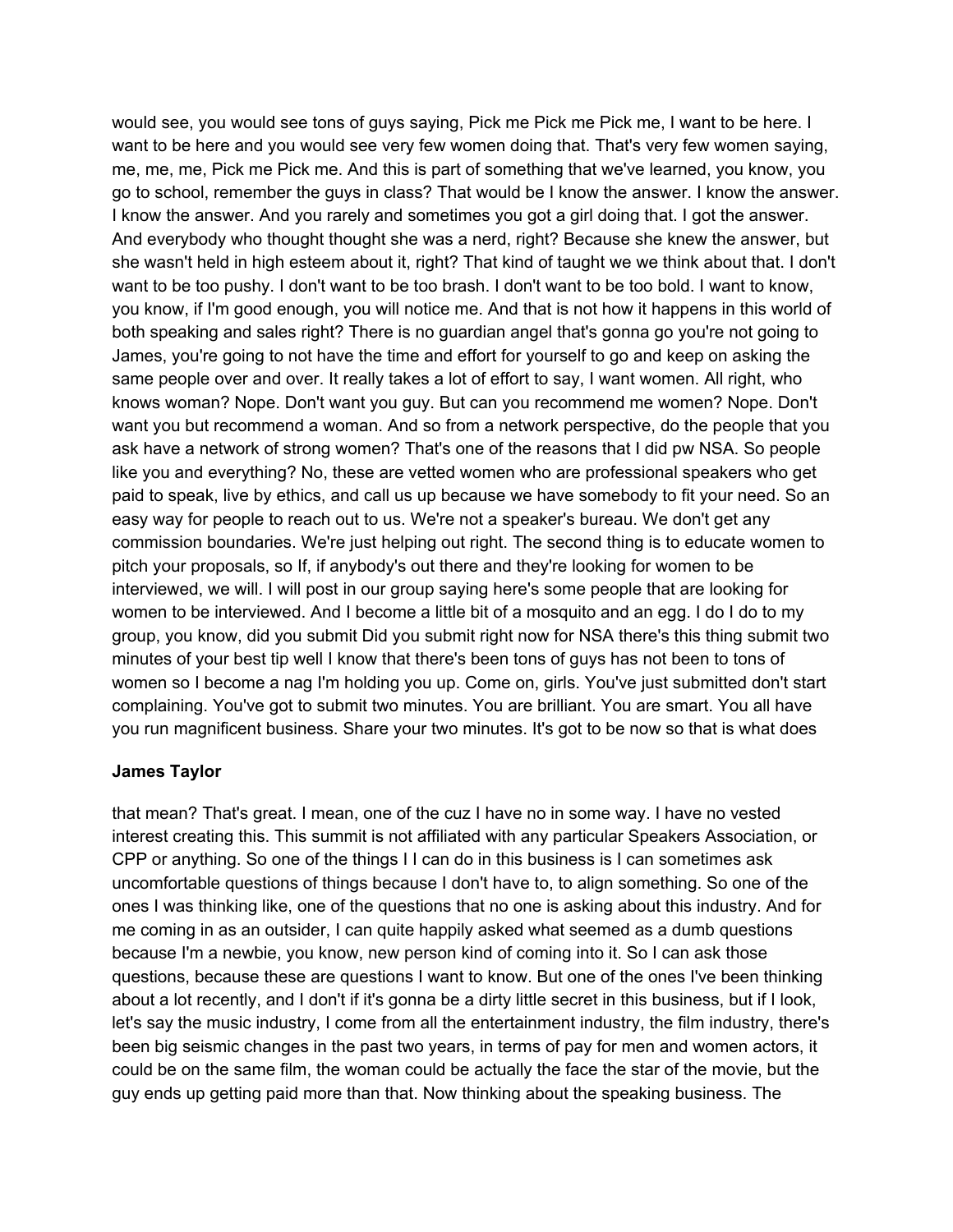speaking business is also one of those industries which is not transparent when it comes to what people earn what people make on To speak of fees. So is there any way of being able to kind of like drill down? Because I do wonder if I look at if I'm speaking at a conference, and I'm the closing keynote speaker, and there's a woman, that's the opening speaker of how it is? Am I getting paid less? assuming we're on the same level in terms of speaking careers? Am I getting paid the same as that person? I mean, is she getting paid the same as me? And is any way of drilling into that?

# **Pegine Echevarria**

So here's a really great, the best way I can say so I have referred. I'll get asked my clients, you know, my clients by our very large companies, right? And they'll ask me, you know, you have people that you could recommend, and they'll ask me for a fee range. So, you know, I can find low fee speakers, right, and I'm trying the under 2000. Then I'll have my five to seven k speaker, and I'm talking about women, right? And I could get a robust group of that. Then I go to that. 11 to 15 15,000 becomes much shorter. But then we go to the 15 to 35 for 35. professional speaker not celebrity, okay, there's a distinction there. So these are professionals, people, it is a, it is a handful, right. And the reason for that is for a couple of reasons. bodacious pneus being able to say I'm worth it, here's my fee, and to being in the network of other men who are in that figure who said, you're better than me, be at that fee. Or now it's becoming a thing, which is kind of cool. For me. I'm happy about it word guys. Want to show I support women, so they will tell. So let's say you're doing this speaking job, and you'll look at Add the list and go, Oh man, you need some diversity. You want to look like a superstar. Like I get this, I know this and say to the planner, listen, I have a couple of people that I want to recommend that have you need some more women you need some more color here you need some something else, let me recommend them. So you create a roster of people that you can refer to right, that makes you elevated and me seen as a player in a different new world because the world is changing. Definitely. And it goes also back to what's happening in entertainment and you haven't been an agent and been involved in the entertainment ages. You know, you you I know that you saw some of the difference of what a guy was saying, this is all I'm going to be. This is what I'm going to charge I don't take anything less. And a woman be more prone to say, Well, you know better than me, you ask. You know what I could get you ask. And now Being as determined to get the higher fee, right and you as the agent are going to go back and you're going to do it but it comes back to confidence. Can you? Does the person confidently say, I am worth this? I'm absolutely worthless. I'm at as good or I'm not even compared. I don't even compare myself to anybody because I'm so uniquely me. And I'm so valuable that you have to buy me Take me bring me at my feet, that you don't hear that languaging I'm sure you've heard more than people that that languaging is oftentimes not from a female's voice,

# **James Taylor**

but I think is good to listen to see listen in team world actors like Jennifer Lawrence. Now saying, actually, you know, she, you know, puppets shame on me because I need to be pushing much further now in terms I know. I'm worth this And but what what what just wasn't shown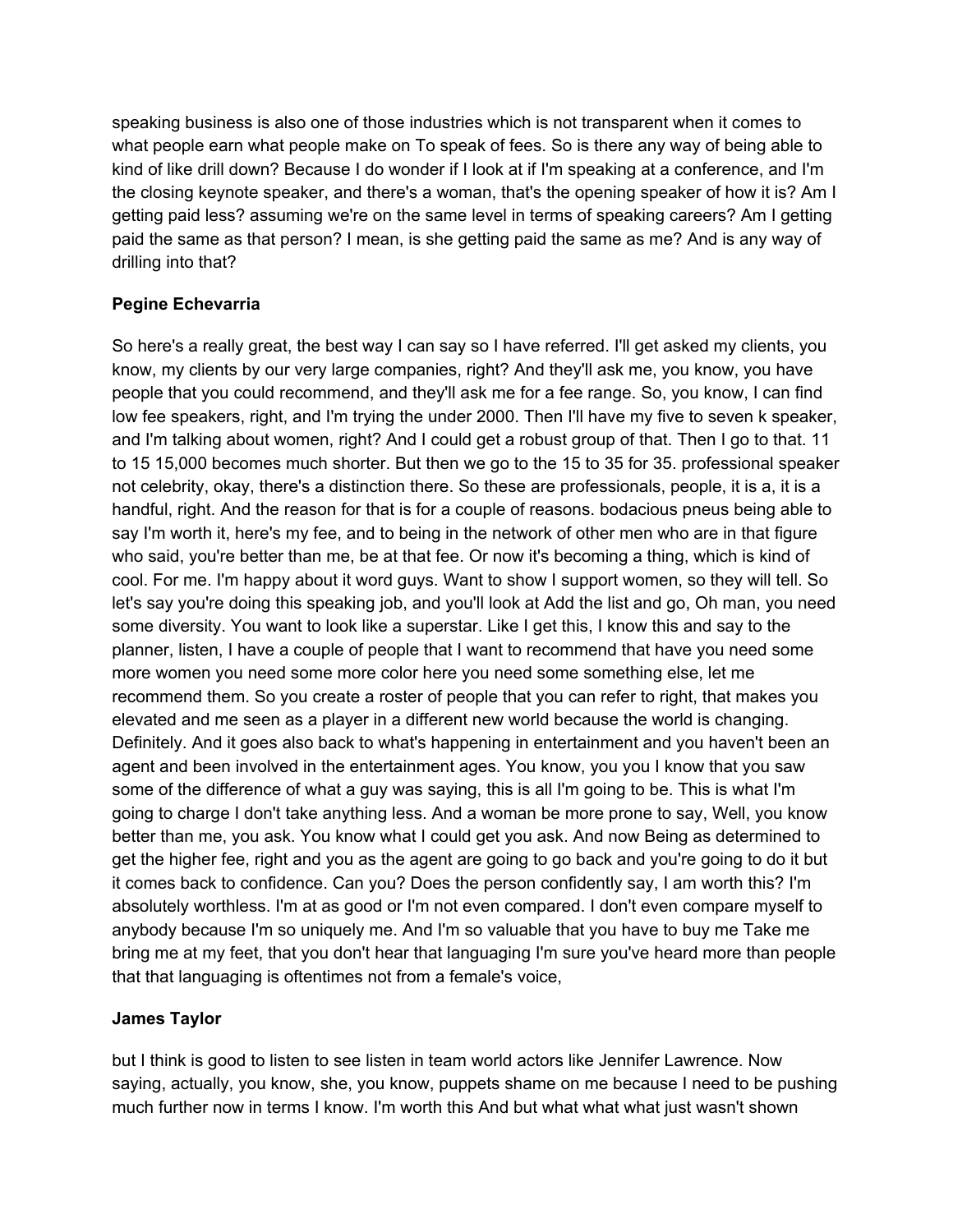before was just the huge disparity. And now in corporate boards, they have to show the difference only here in the UK, they have to show the difference between what male executives are as pros, female executives are making, for example. So I guess then we're going to start seeing that more generally in society.

# **Pegine Echevarria**

Well, I will tell you having worked in that field for a while, is knowing that other countries are leading far ahead than the US in terms and so the some of the rules regulations, being able to say, Hey, here's transparency, here's what I'm earning. Here's what I'm earning and having that going up. Certainly having some international stars be more vocal about their demand. India, some of the Bollywood stars, they realize that they are the stars, they are carrying those movies so they're demanding more and that is influencing their peers in this state. Being able to say, wait a minute, I could actually talk about this. I can actually speak up about this. Uh, certainly in the world of speaking there's now these, you know, white male panel websites where they're putting pictures on my

# **James Taylor**

sequel, someone said to me the code manuals now.

# **Pegine Echevarria**

Nanos Oh my god, it's becoming it's becoming a huge issue. And it's becoming a huge issue for two reasons. Right now they're having women facilitators, which they're getting backlash because stop making me a facilitator. I'm an expert. I know this stuff I could, I could crush these other guys. You know, you have to be there and make you a keynote. I'm fine with that. Hey, you want to bring me in because you suddenly realized, oops, bring me in. Let me close it down. And I'll show you what a powerful woman on stage can do. That's the most important message that's going on and so power women of NSA is Definitely to, to recruit women who are leaders, experts, authorities, speakers, who are ready to play a bigger game and want to, to to create a safe space where we can have some some of the real conversations like asking for money, like, promoting yourself like brahs. Like managing, you know, we're, we have issues about caregiving, you know, leaving your sick mom when you got to go do a speech and that killed OCE can really affect them, things like that, as well as this depth. Oh my gosh, of, hey, I've got this contract and I'm trying to work through it. Can you help me through it? We have real vulnerable conversations about business. I'm trying to promote my book and I'm getting slammed by the publisher. What do I do those kinds of? I think the biggest piece about pw NSA is we are willing to be vulnerable and share Our truth in that it sucks when we get turned down from a speaking engagement, and we can write that and everybody else will say, been there done that know that so you're never alone. This is a hard strong amazing

# **James Taylor**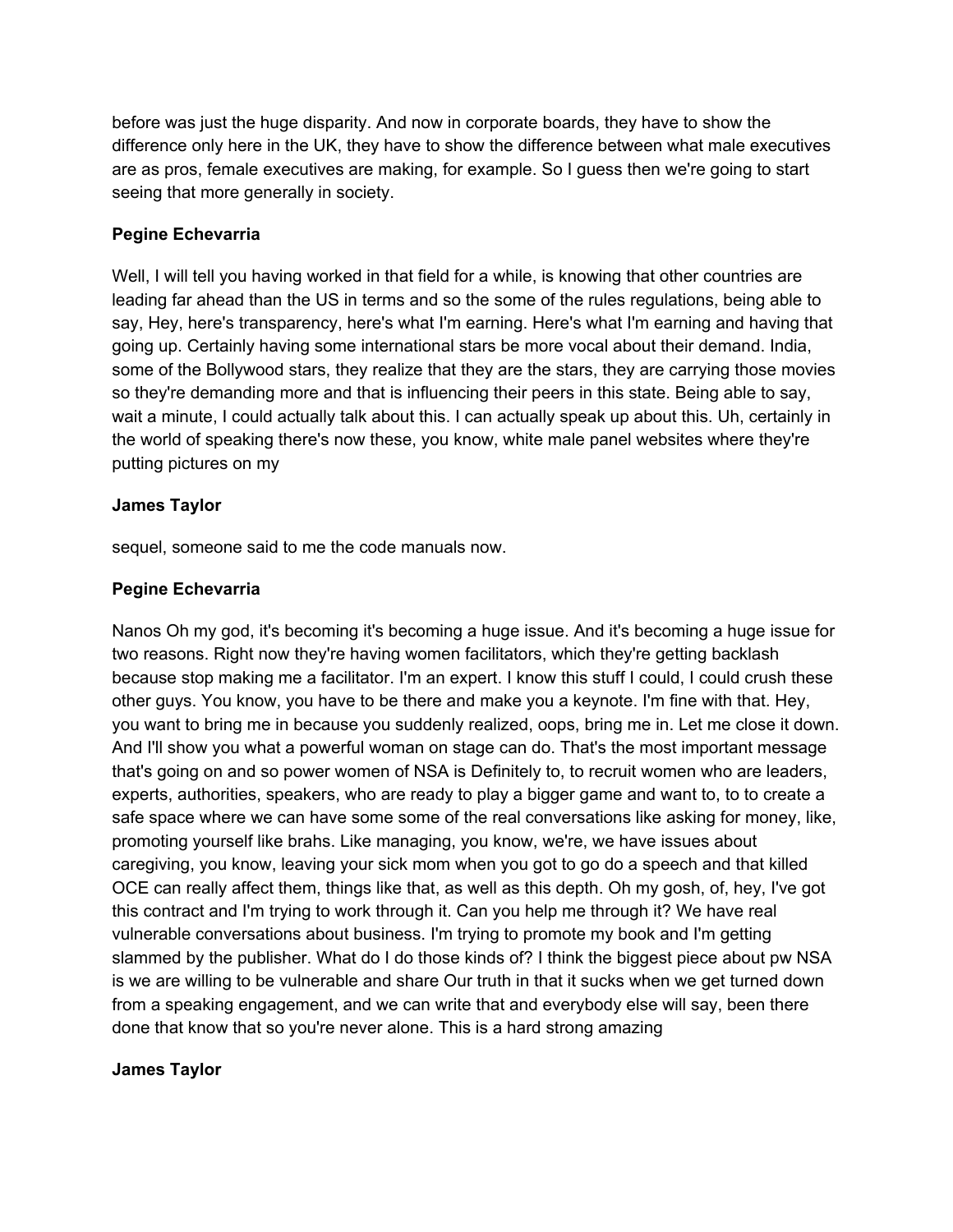business well it's great i mean i'm so it's such an amazing thing that you've created. I know it's not just you there's other other in terms of team members now that they're responsible for making them so I commend you for having done this is I just hear amazing things about about what you do there. So if anyone's watching this just now you should and you're not a member of you know, power and of NSA, you should definitely be checking this out.

# **Pegine Echevarria**

Yeah. And I started a separate group called feisty, fearless females and biz, a speaker's group for women who will never join NSA or aren't can't meet the requirements but want to speak. So it's called feisty, fearless females in biz, and they could go to feisty [females.com](https://www.female.com.au/) to hear information. I'll share that with you later on. But the other thing I just want to share, yes, it starts With me, but then Gina card, Karen Jacobson, Liz green came later together and said we got to do this. We have listened to this 120 volunteers that do work just for pw NSA.

# **James Taylor**

That's it was actually interesting. I was I was interviewing Mary Lou Peck as part of this new CEO of the NSA. And we were actually having this discussion we said, you know, we're probably all in our in our careers will be members of different associations, trade bodies, associations or in our industries. But but the NSA is one of those ones, where you definitely get a sense is a very strong sense of engagement in it amongst their members of kind of supporting each other, which is not necessarily the case in all associations. If we're, if we're truthful, we speak to associations as well, it's not always the case. So that's great you have and I know the NSA itself is very engaged, but then you have this additional level, which is very engaged as well. And let's start to move on because one of the things that you and I were speaking about, which just kind of blew my mind, and I I've been telling loads of people about it was, you know, we hear that it's important to have mantras in our in when we're speaking though, you know the the phrase that pays things that people will remember they'll go out that room they remember the weeks and the months afterwards, you took it kind of one step further in terms of the music, the walk on music view do so, first of all, tell us the the story of if anyone goes and sees you on stage, that they're going to be before you kind of actually come onto the stage, they're going to hear something.

# **Pegine Echevarria**

Tell us that story. You know, you go on stage and he and everybody chooses songs, you know what song you talk to the AV guy and they do it. And for me, it was like, that is so wrong on so many races for me because if I'm going to be a professional speaker, if I'm going to be the celebrity, create that experience, and I should have my own song and most importantly, the song serves to protect One is, obviously to bed in people's mind, Who is this woman pegging? Power pegging power, you know, we have this whole song. And to, to help them understand who I am three to make them dance in the aisles. And for for me to hear it, because I gotta tell you, when I am backstage or in the aisles, I'm going to come down, and you start hearing your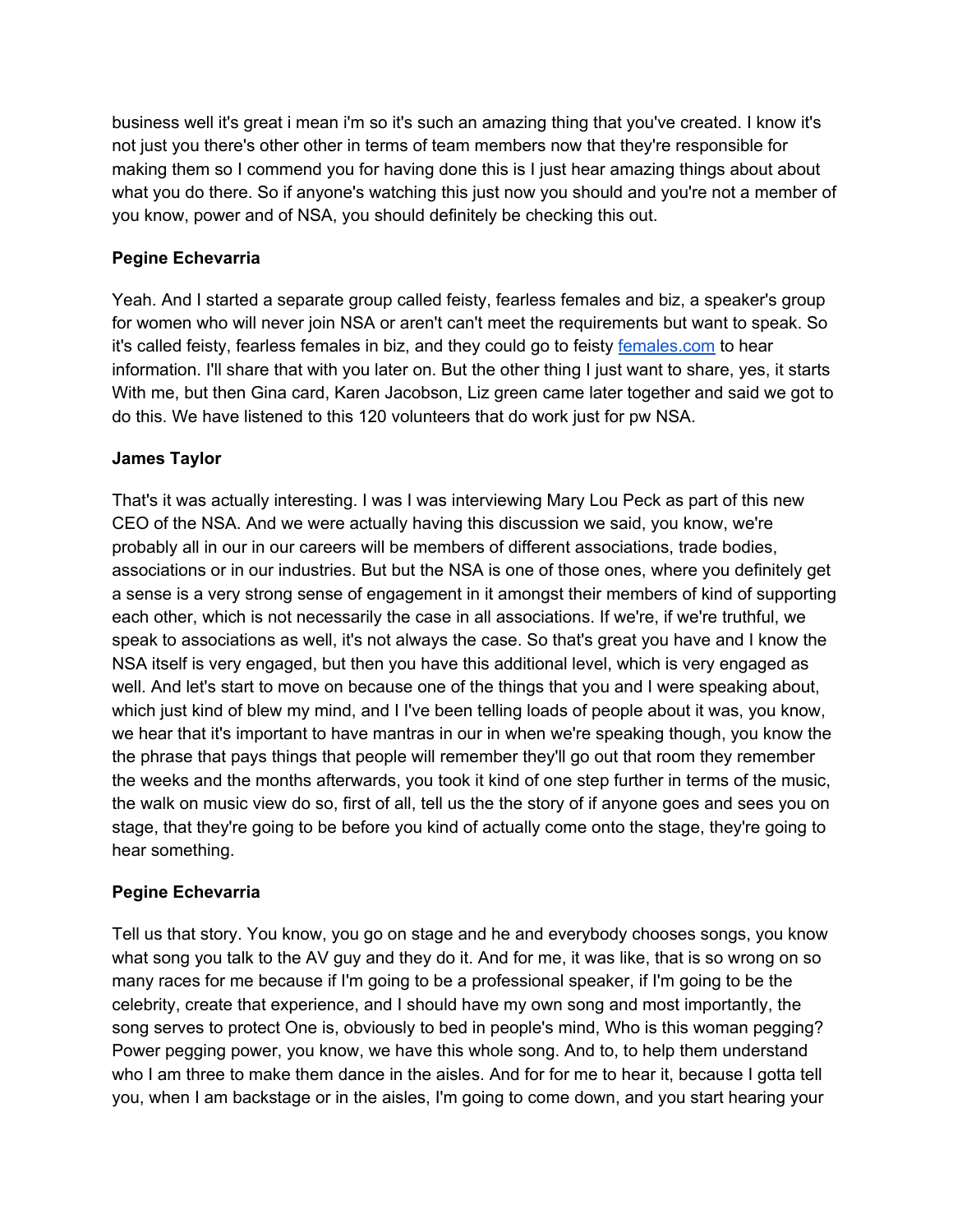own song that you made a commitment to, this is who you are, this is the line in the sand. As you're walking up, you start motivating, inspiring yourself about the work that you do. And it becomes a really ying yang kind of experience. And I told you that I have people now that have my song as their ringtone. So, it's a continual message of be feisty, be fearless, be focused, have fun. It's a whole other attitude about who you are. And so I believe that every single speaker should have a song to not have one just means you're being a personally, you're taking it for granted that people get you. And having a song allows you to replicate yourself going out. I mean, people go to my YouTube on YouTube and they go, the motor piggies motivational song. And they, you know, we added a new stance, so if people could choose themselves, it's my power. But it makes it important to the experience of speaking before, during and after. It also is I pulled out or I had the producer pull out just the instrumentals so that when I'm doing a video, it's my song that's playing subliminally, underneath. I want people to recognize the tune the rhythm, the message. So when they hear they go, I know that song, I know that song. I know that song because, you know, branding is critical in this business.

#### **James Taylor**

And actually, so if anyone that's watching is just beginning that sounds great, but that sounds really expensive to have to have your music. They have your own theme tune. I mean, we must be doing like thousands of high musicians and know people to write it and produce it and all these kind of things. What was your experience?

#### **Pegine Echevarria**

So when I first started going down this path? I did ask somebody how much it was going to cost and they gave me some, like, big number was like, yeah, that's not gonna happen. And then then I went to a local university and I found some college kids that were musicians. And here's what I did. I wrote a poem of my message. So my stance is be feisty. Be fearless. be focused on pegging power piggie power. This is when Say when I'm walking down the street, I got the power, you got the power, we got the power, you know this whole thing. So first you write a poem. What is it the message and what is the chant or stanza that's repeated. Then I gave it to a local group of musicians that cost me 50 bucks. And they interpreted through music what I was saying, I got singers, and I use that for about a year. But what was missing was, I wanted some more of a beat. So I love the song Happy by Pharrell Williams. Yeah, yeah, yeah. So I love the beat. I loved what they did. So then I went on to my favorite one of my favorite places, which is fiber. And I found first a producer, music producer, electronic and I said, and I talked to him before and I said, This is what I want. I love this music. I'm making my own song. Can you create a background but it's got to be it's got to get give me a little bit of flavor. It's got to get me moving kind of like this. And And so he did an a cost me about \$150. Right for that bottom line, right? Then he's when they told me he says, Okay, now you need to go to a singer who will riff with the music of this, the sound who says all you have to do is listen to the sound and kind of you sing sort of what you want. I am not a singer, right. But I sort of knew what I what I wanted. So then through fiber, I found a phenomenal female singer. And she then ripped and sang the song, and they went back to the produce and we put it all together the whole thing cost me \$300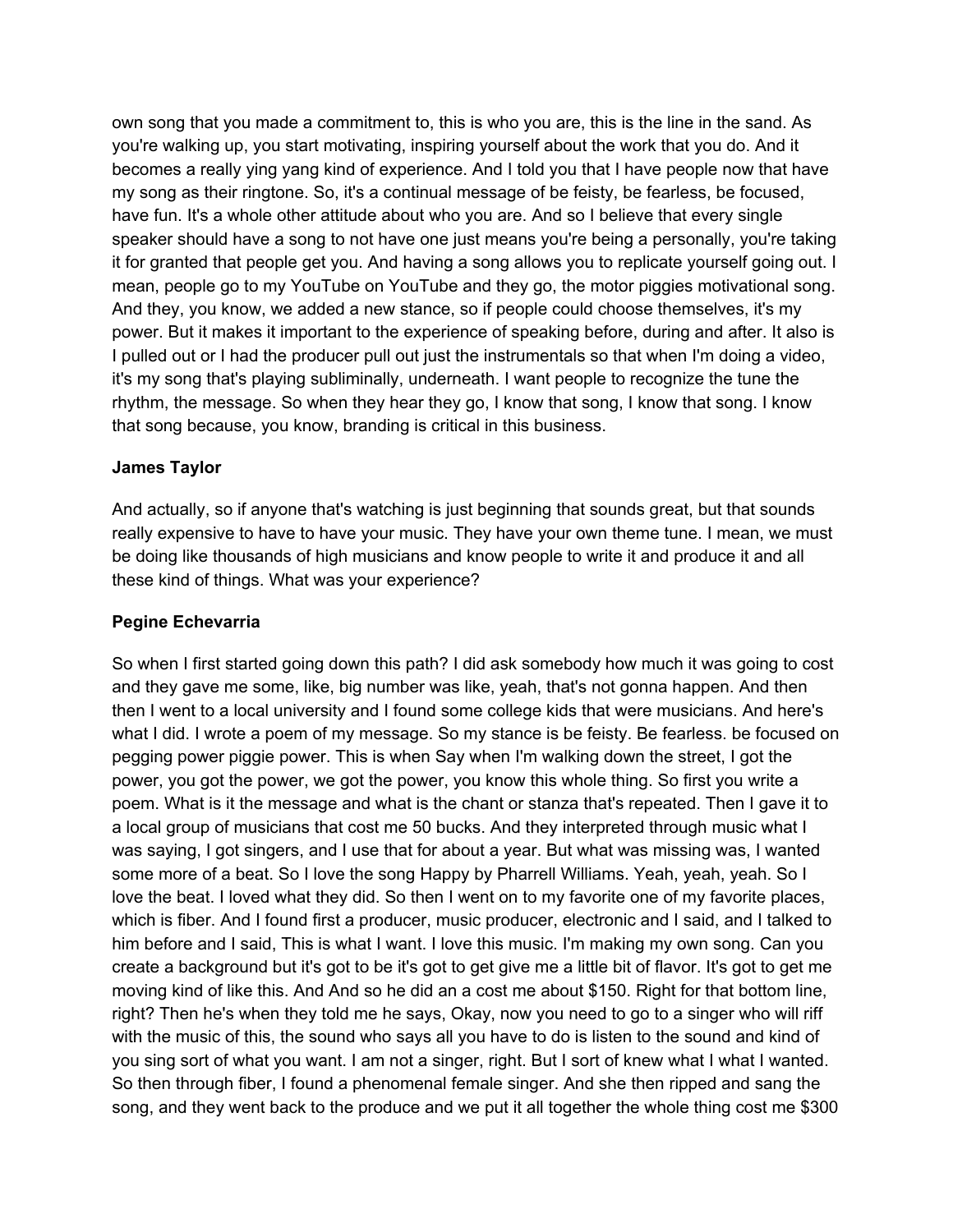even theme, but that \$300 song has made such a huge difference to me personally, when I've gotten down when I've gotten in that mode because we all get there. I listen to I'm like, Oh, yes. Bigger, you know I am. Oh, yeah. And then number two is my audiences, dance to it, relate to it, play with it. And then three those there are I have set almost 1000 people that I know of who use the song as their ringtone or their daily mantra. What more could I ever ask right to to that gift and it was \$300. So there is no excuse.

# **James Taylor**

And actually, I, as you told you told me this the story and one other thing, and you may not have thought about this yet, but if you were, if you were doing let's say a lot of if you're based in Europe, and you were doing mostly public talks, workshops, as opposed to more corporate ones. The way that it works in Europe is that any event organizer has to pay 3% if they're using music in the background, background, music and other things they have to pay 3% of the ticket price into this font. And if yours is the music that's being used on that, that money will end up coming out of that money will end up coming back to you. So and the reason I know this is because I'm ready to go fishing and I mean, this sounds like really strange. This is my kind of previous life I guess. But so I I own the company, I was the publishing for the theme music for a number of children's TV shows, all and other incidental music. And one point in that tour of that TV show decided to go on tour and go and do like thousand seater been venues around Europe. And so if you imagine you have thousand people spending \$25 and you're doing they're doing 100 shows a year, and you as the as your music is being used on that, then that's 3% of that, it can actually become quite a profitable thing for you to do as well. So it's only only really works if it's public. If it's a If it's people are paying to come to that particular event, it doesn't really work. It was a corporate type event. Slightly different rules are kind of going on there. But but that's just I just I thought I'd mentioned that because who knows you might have a nice nice big check if you've been doing a lot of European work

# **Pegine Echevarria**

well, I love that and and here in the States, right? planners have to have a license to play music similar to what you're saying. And that was one of the things that was for me is I I was getting with my contract people saying, you know, are you going to be music? We can't do this. Do you own the music? It makes it so much easier for me I own the song. I wrote the song I produced the song It is my song. And it's my property that makes it so much easier for planners because it fills their need and, and honestly, just like you feel part of your unique selling part is I have my own song. Yeah, it was written for me. Oh, you have a home so I don't need to tell them that I wrote it. But the fact that somebody wrote a song for me, I must be a celebrity.

# **James Taylor**

I know so you so you use use theme tunes, you use theme music there as well. I know, mantras are very big part of what you do. I mean, you work a lot with the military. So mantras are used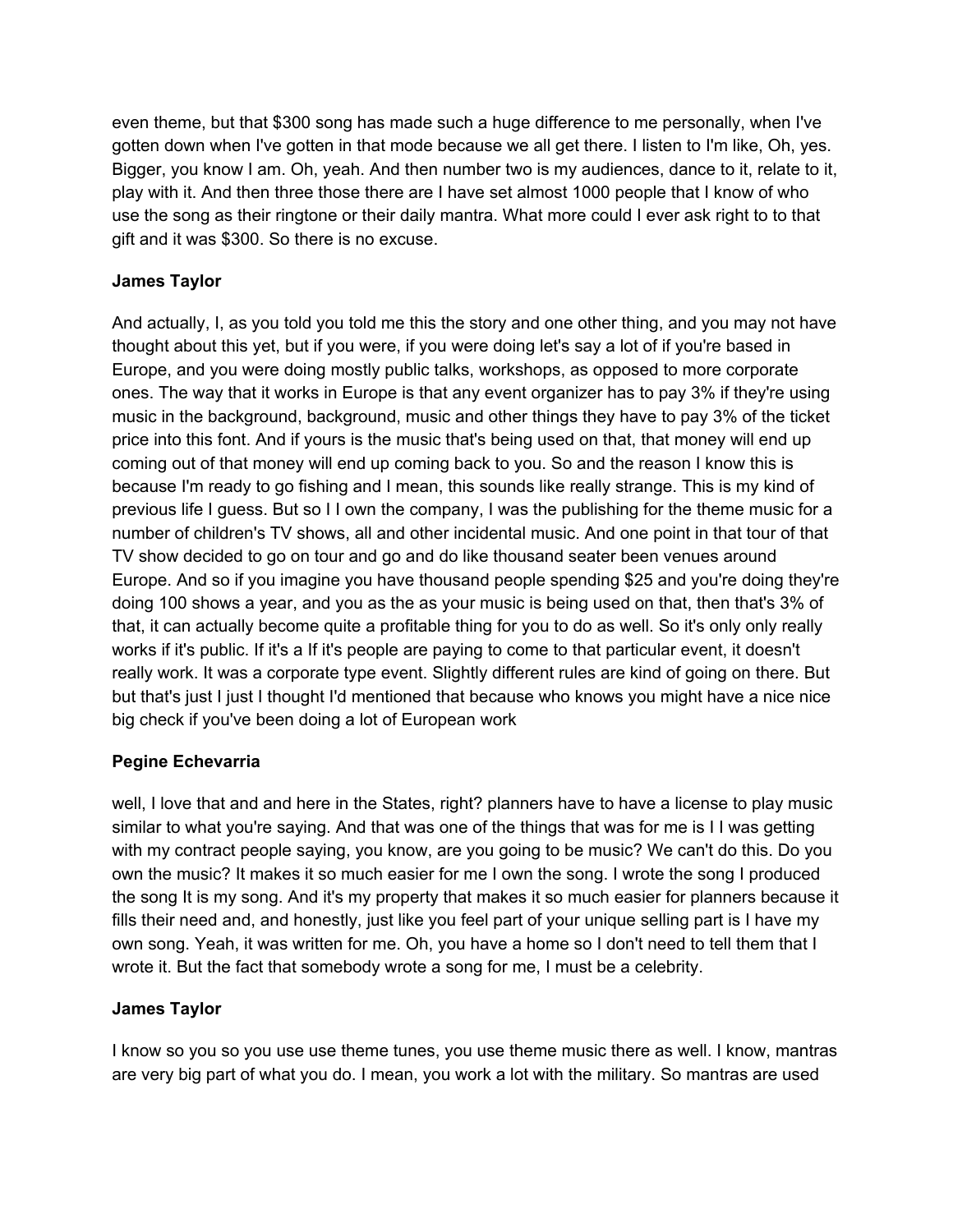all the time in the military is something is very well established. How do you use mantras in terms of your your events,

# **Pegine Echevarria**

so I use mantras and every baby so every group that I speak to women's groups, men's groups, business groups, and I do it a couple of ways. One is I have certain mantras that goes to my, my, my speeches, so so why would I do big women's groups? Right? I have one that's be feisty. Be fearless, be focused, have fun. Or remember, imagine thousands of women all standing on. Be feisty, be fearless, be focused, have fun, and I incorporated throughout so they're saying it was fascinating when they walk out and in the car and he A year later, they can repeat it back to me. I have another one then goes, know it, own it, share it. Uh huh. That when I do business groups, you know, know what you're talking about, own what you're talking about and then share it to the world. But what happens is a lot of times, we as speakers do great, fantastic, emotional, magnificent job of educating inspiring people. But six months down the line, they might not remember what you said. They might remember the emotion that you have, but they might not learn. Learn your key points for me and your children's theater, children's jingles. The whole world of commercials and children's jingles is to have it replicated and embedded like it. Like in your mind. You can't get it out of your mind. My job is to make it so they can't get Add their their mind. So I use mantras and chance to get it stuck. So I was invited to speak to a very large organization, there was over 4000 people in this particular group, many of them couldn't attend. But they wanted to institutionalize this sense of everybody's together one, so they asked me to write a chain and was one do law. One, one do law. I said it, I'm in it. I'm here to represent it. Well, that's now taught, and every one of their business meetings and their customer service because they wanted it embedded. And that's what the power of of mantras and chance to it. It's embedded and they remember it. And really, I learned it from watching children's TV commercials, watching Sesame Street. Which Sesame Street has tons of them watching every jingle, that if you watch TV, I bet you I could go to an English audience and say, sing me a song from a commercial and everybody would know that commercial.

# **James Taylor**

It just is embedded it kind of and it's it's working on a deeper level with people I think when you have mantras when you have musical things as well, kind of going on there because, you know, when the what without same as patients with dementia patients, and often they, sadly, in the later stages of their lives, they can't remember a lot of things, but play them that theme tune, play that music and then immediately they go back to that moment. So it's working a very, very deep level that we have as human beings

# **Pegine Echevarria**

it is and I like love the word resonance. Because what happens in audience when as speakers we're supposed to be creating an experience for them. And oftentimes he experiences us we're talking they're feeling it. But we're not being memorable when they walk away from it. And the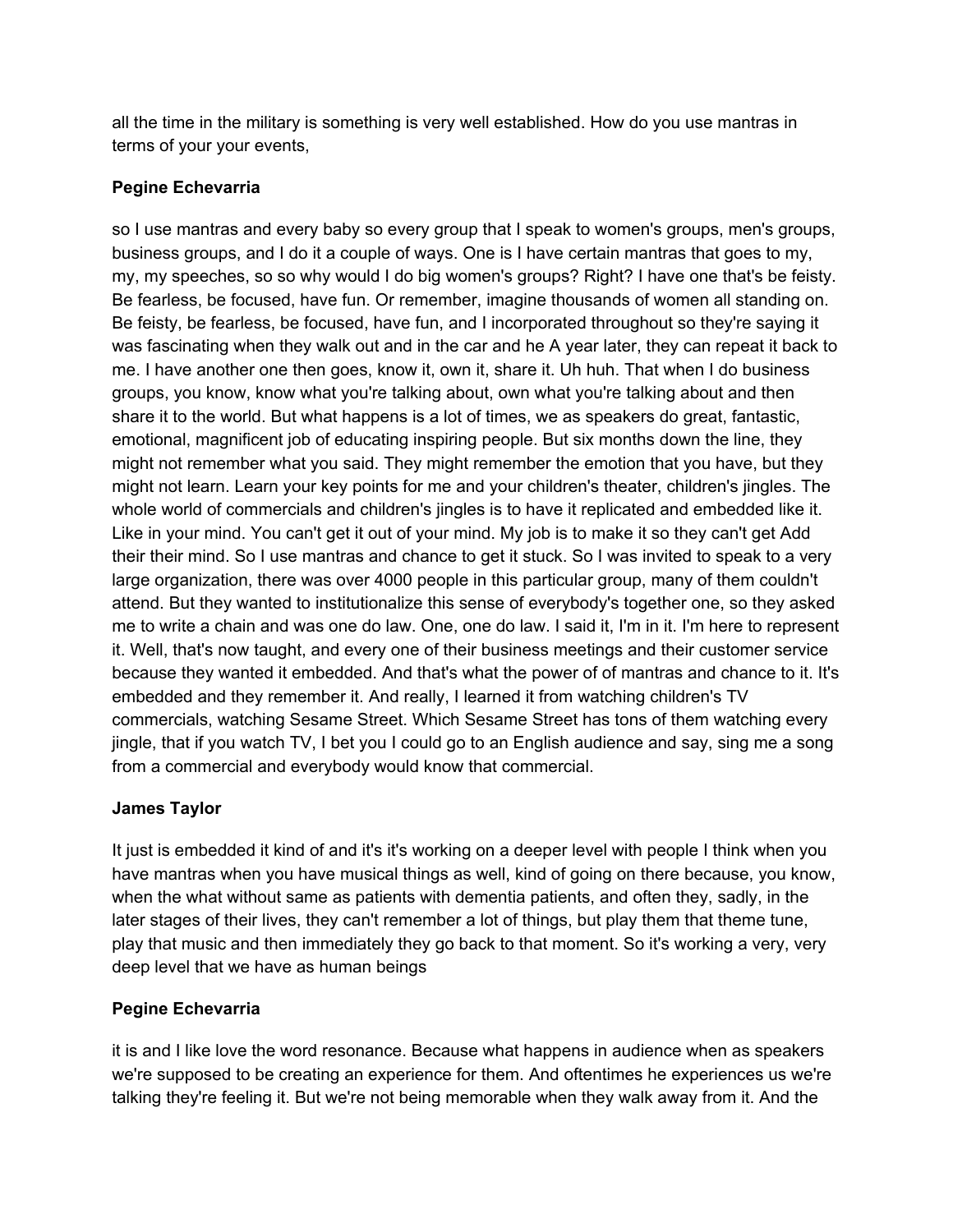only way they can feel it is if they're physically involved in some way to create resonance. So if I have them doing the call back, if I have them doing know it, own it, share it. It's their voice, such rumbling, it's their words are coming. It's their energy that's being that experience is being memorized within. And my job is, as I see, my job is to provide the tools for people that when they're in those tough situations, in those moments, that they're searching for their toolbox, that that will rise up for them, and they can use it immediately. And, and it's so important to me, because I think that what we are given and what we're blessed with is the art of speaking and being professional but what our job is, is to give people the tools to be effective. sessile in their lives as leaders or salespeople or just individuals growing great moms, great dads. But if we don't give them the tools in a way that they can use it when the baby's crying, and they can't remember that to do if you had a mantra, that would make a difference for them, you know, and I think that's important

#### **James Taylor**

and that's what they do in the military obviously they they get those so when you're under the in those moments of high stress, that these things that they just they just come it almost feels instinct, it feels instinctive or you do you remember those those things? And because you're operating at a much deeper level, you're not not necessarily thinking when the intellectual or this is why I should do I should use this model.

#### **Pegine Echevarria**

The thing is, you're looking at different level. So yesterday, for instance, at my speech, 10% of the audience were military and former military 90% were corporations, small business and all that. But I came on say this was fascinating. I was set it aside and add a mine. I'll make sure you remember Mine can't count out and the audience on one two, k does count 12341234 I decided and Adam I, and it was by the time you know, when I did my speech, but they walked out as our group saying it Yeah. Which I didn't make them do. It was infected. It was embedded in their minds and how cool is that? Right? vary the meeting planner to feel it. I can I just I know we're in town, but I can share something with you and I would relate to you in terms of how people I think should be looking at their speeches.

#### **James Taylor**

I love that. I'm

# **Pegine Echevarria**

too often lately. So I think that people are not looking at speeches and the way that people are receiving the speeches in today's world. Music, rock shows people will spend a lot of money to go to those entertainment experiences right of hearing music. And it's because they they take them on a trip of emotions and feelings and thoughts. And too often as speakers, we are not creating a rock and roll experience. And what I mean by that is a rock star when they're setting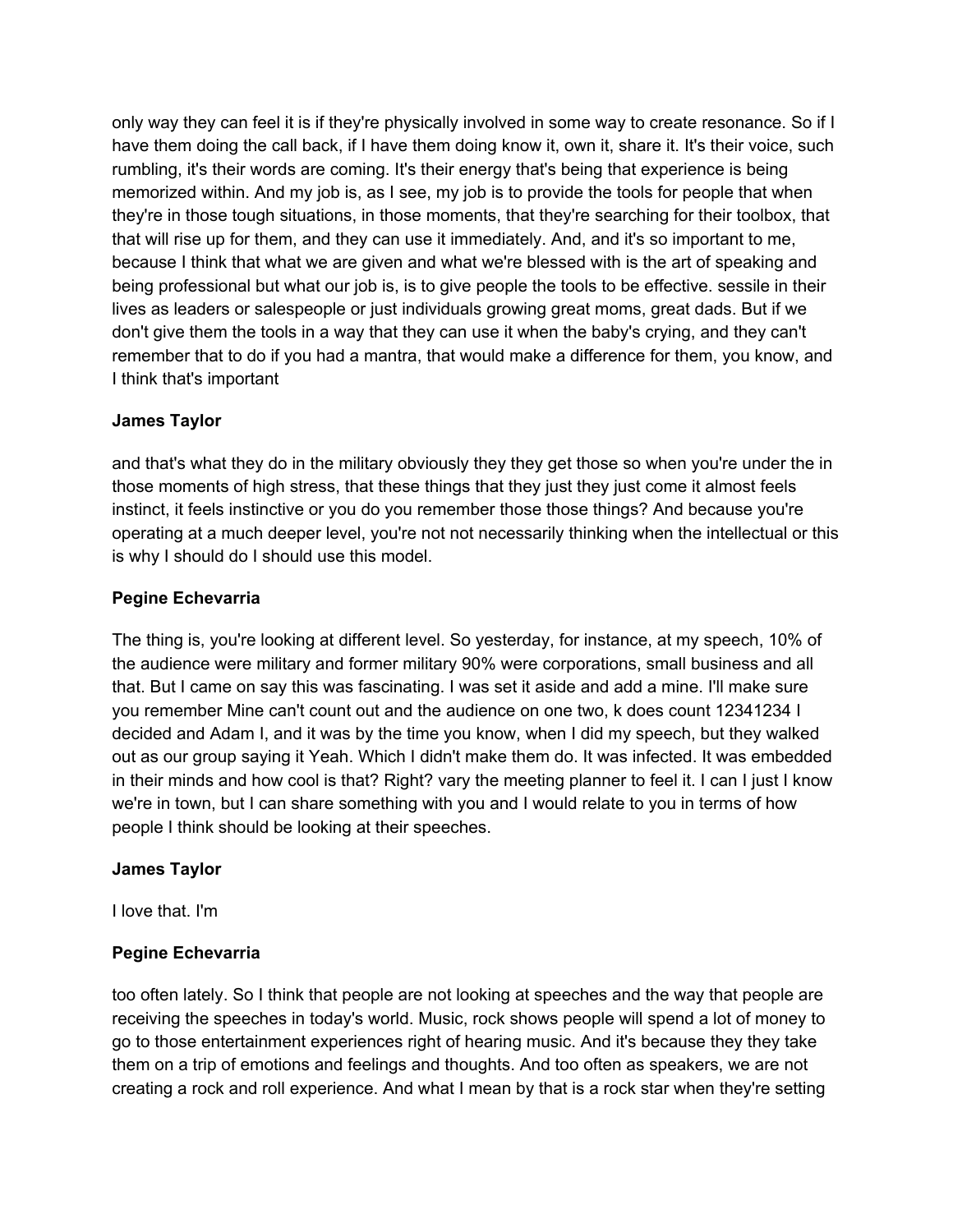up their set, they're really only singing for about an hour, right? They're setting up their set into three to five minutes segments. What is the song? What will the lighting look like? What will staging look like? Where will I be to have this ballad? And then Okay, we need to move them up to some joyous experience. And so what's gonna happen in those three minutes we how are we going to change the lighting? How are we going to move and we move so far in an hour, there's really three minute segments to take the audience. This role in speaking we become lazy. We're not doing what they want,

# **James Taylor**

because we're coming often from from listening and speaking from like, almost a teaching perspective where a teacher is giving one hour, let's say, a presentation to an audience, which is a different form. It's a very valid form in a classroom environment. But maybe doesn't work when you're talking about dinner, that type of audience.

# **Pegine Echevarria**

So So our audiences now our audiences that have been grown have grown technologically. A lot of our audiences, if they're under the age of 40, have been very accustomed to social media. They've been very accustomed to fast pace. They were raised on Sesame Street. Three Minute transitions are the norm for them. It's how they learned why they going in they get distracted. You're boring me, okay, I'm going to go here, but if you created it, most people that go to a rock concert or any kind of concert aren't on their phones, texting They're on their phones taking pictures. They're on the phones sharing that. And I think as speaking professionals, we have to take ownership of the experience we're creating. So I say, you break up your speech to look at what's happening in these three minutes. How are they feeling? What am what's happening these three minutes? am I bringing them up? What's happening? Three minutes going down? If I were going to be putting music and lights, what would that look like? Of course, we don't get the funding to do that, like you might get an Iraq show, but we certainly can do it from our own speaking ability. So what is your three minute transition? What is the How are you setting up your song set, so that those in the audience are connected, feel memorable, learn something, and that you've spent the time and energy to really tap into their emotional state. I'm passionate about that.

# **James Taylor**

No, I think that's a great I mean, I that's actually one of the How I can build my speeches. Because I always think in terms of in that way, I think in terms of an opening, I think of a closing. And then I'll often the way a musician thinks there's usually two or three songs that work very well together. You know, the, so that's like 15 minutes, let's say you're 10 minutes. And so I'll kind of be thinking, well, that's the kind of relate to that type of feeling that type of emotion, that type of thing, as you start to play with it, and I played with it on cue cards, and I can assess it and move it around on cue cards, and I'm looking and seeing that, okay, well, that bit there.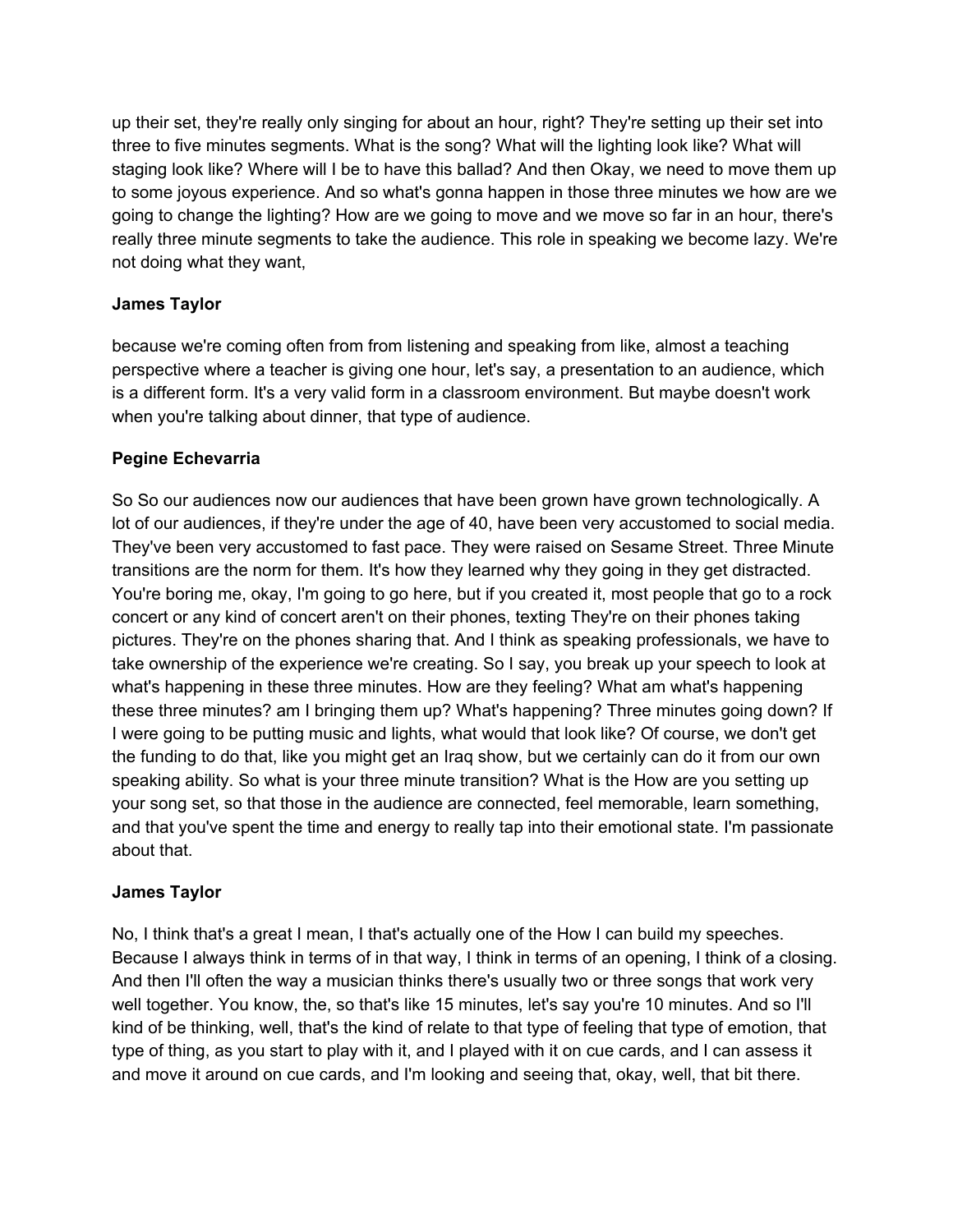Well, that's a bridge. Well, I know that emotionally, we're going to be at that point, oh, I'm missing this thing here. And you can you can really start to play

#### **Pegine Echevarria**

with it. And, and it's

#### **James Taylor**

not to see if you study musicians or comedians act like that as well and look at how they do it. And you'll notice that they use different forms, they're doing it so if you know, Duke Ellington, always started with a mid tempo, do like that kind of tempo and then this Come on in would be like race right up to the top where other people rocks more rock stars will do like right from the start, they'll hit you right between the eyeballs, and then they'll bring you down, both completely valid, because they knew who their audiences were. They knew what the audience wanted. So they would they would play with that

#### **Pegine Echevarria**

total and that's the thing is, you know, this world that we're in a professional speaking you know, I go back to being powerful, be you. It is where you uniquely shine of who you are. And how do you express yourself at the highest best level so that you're memorable and so that the audience resonates with what you're saying. And I think that every speaker everyone that's watching your your show right now, this experience a summit is benefiting from the diversity of thought perspective idea. This is a never This is not a one size fits all. experience. It's it's Long Term business. It's one of the few businesses that you could keep on doing until you're 100. until you die, literally, you know, you can be speaking and getting paid for it. But it's also one that requires an investment of you in the process. Yeah. And you. Yeah.

#### **James Taylor**

So this we start to finish up here. A couple of quick fire questions for you. First of all, what is that speaker bag what is in your bag that you carry with you to all of your speaking engagements you never leave home without

# **Pegine Echevarria**

never will leave home. So funny. I was gonna have it next to me and I just went to the speech right? It's there. So I always bring my own headset, I have my own headset that I bring with me. And in that headset kit. I have six different adapters so that it doesn't matter what the pack is that people have where I'm speaking, I can adapt in them and if I go to Europe, I can adapt into it. So my what my headset has those adapters The second thing that I always have is cherry chapstick. Because Terry chapstick I could put on even before I go on stage or on stage, and my lips will still stay red but it won't look like I just was a clown painted on. I recommend it. I definitely recommend cherry chapstick for men because they tend not to make their lips bright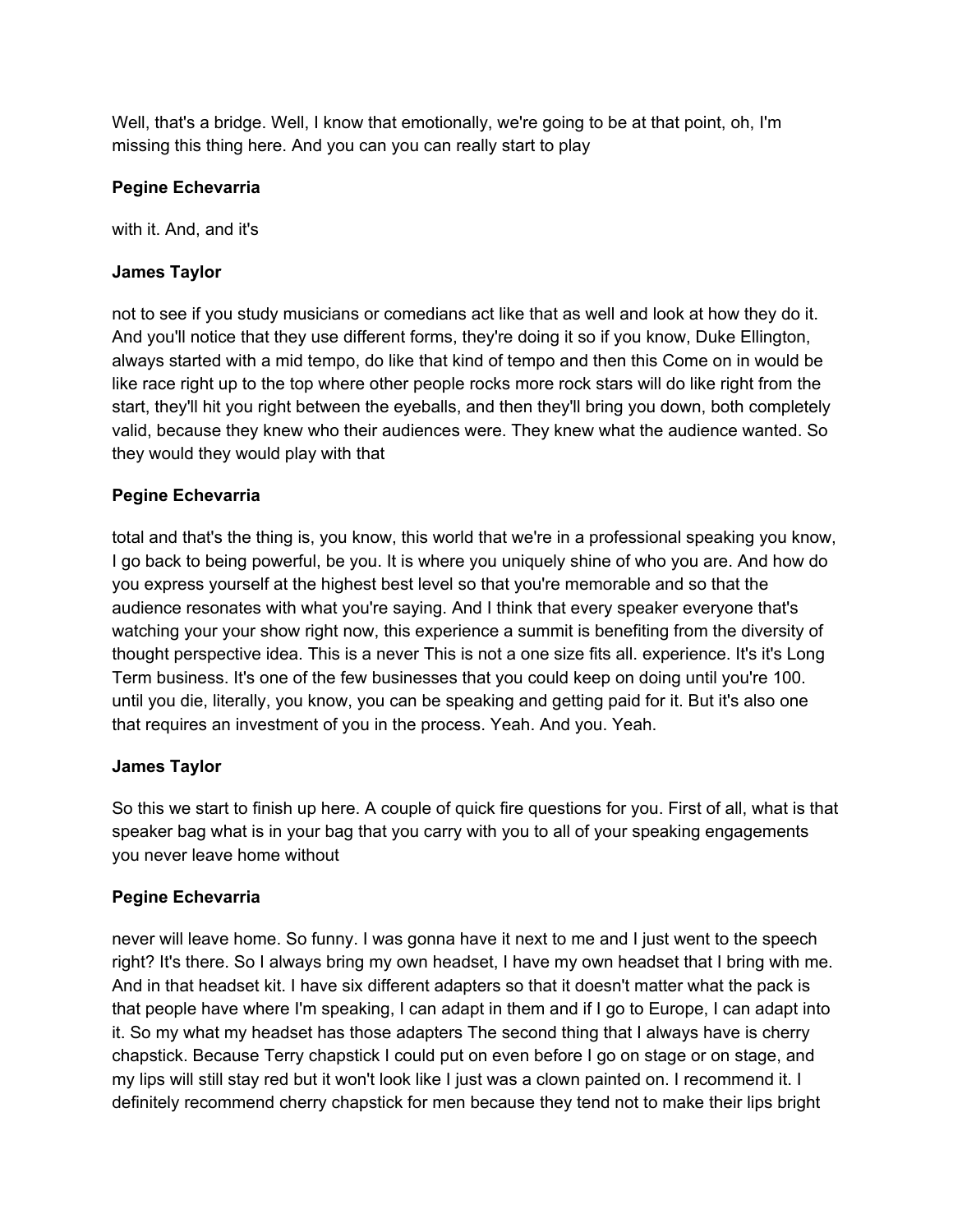and that will that will make it bright without looking like lipstick. I always always always carry black eyeliner in my bag. Because on iMac you need to see so I have in there. I always always, always, always call carry throat coat tea bags, and it's specifically called throat coat. And I have a throat code before I speak because it soothes my throat. It keeps it very moist and doesn't irritate it and I think every speaker should always have throat coat with them. I also put in my my kid, aspirins big time safety pins. safety pins will save you in ways you can't imagine because it happens just before you go out. So you always bring that I always carry duct tape, black duct tape.

#### **Pegine Echevarria**

Go ahead ask me why,

#### **James Taylor**

why and I as someone who's worked on the road a lot, I know. But tell me why.

#### **Pegine Echevarria**

So I use it for a bunch of reasons. One, if I'm on stage and the staging isn't fitting together, yeah. I'm not going to wait for a roadie to come. I'm going to stage because my heels can get stuck in that stage. I put it there. I use black tape because I often wear black. And if they if the wire stuck, we could stick black tape they'll never see it going on. I use black pay for everything. The other thing that so that's always on my kit, always, always always my clickers. And I like Sally I saw her she said to I carry clickers and I always get them I always lose them. I put my name on everything. I always, always always carry a hard drive. And this one doesn't have it. I have a bunch of them with my name, address and phone number. Because I give this to the AV department for your video making punchy so they immediately capture the video and I don't have to wait to ask them. I always always always for the AV department I in my kit are a little gifts. So it's I think I go into mom world I give them candy and things that they'll like they love rich Twizzlers. I put rich Twizzlers in it on the each get one because the bottom line your ad is the one that makes you look good. And if they love you, they will work with you. If they hate you all mg, you got a problem. So that's what's in my speaker kit. Is there anything else in there? There's a couple of other things that I just put in there. You know, I put powder for my feet. I bring flat shoes. I have been known to wear really high shoes and the middle this middle of a presentation my feet kill me. So I'll say do you all like the shoes? I say yes. You're Love the shoes. Yes. So good. Now you take them off. And

# **James Taylor**

then what about if you do recommend one on maybe a tool or an app that you find really useful for yourself as a speaker and also a book that you find really useful for the speakers maybe to read? What would those be?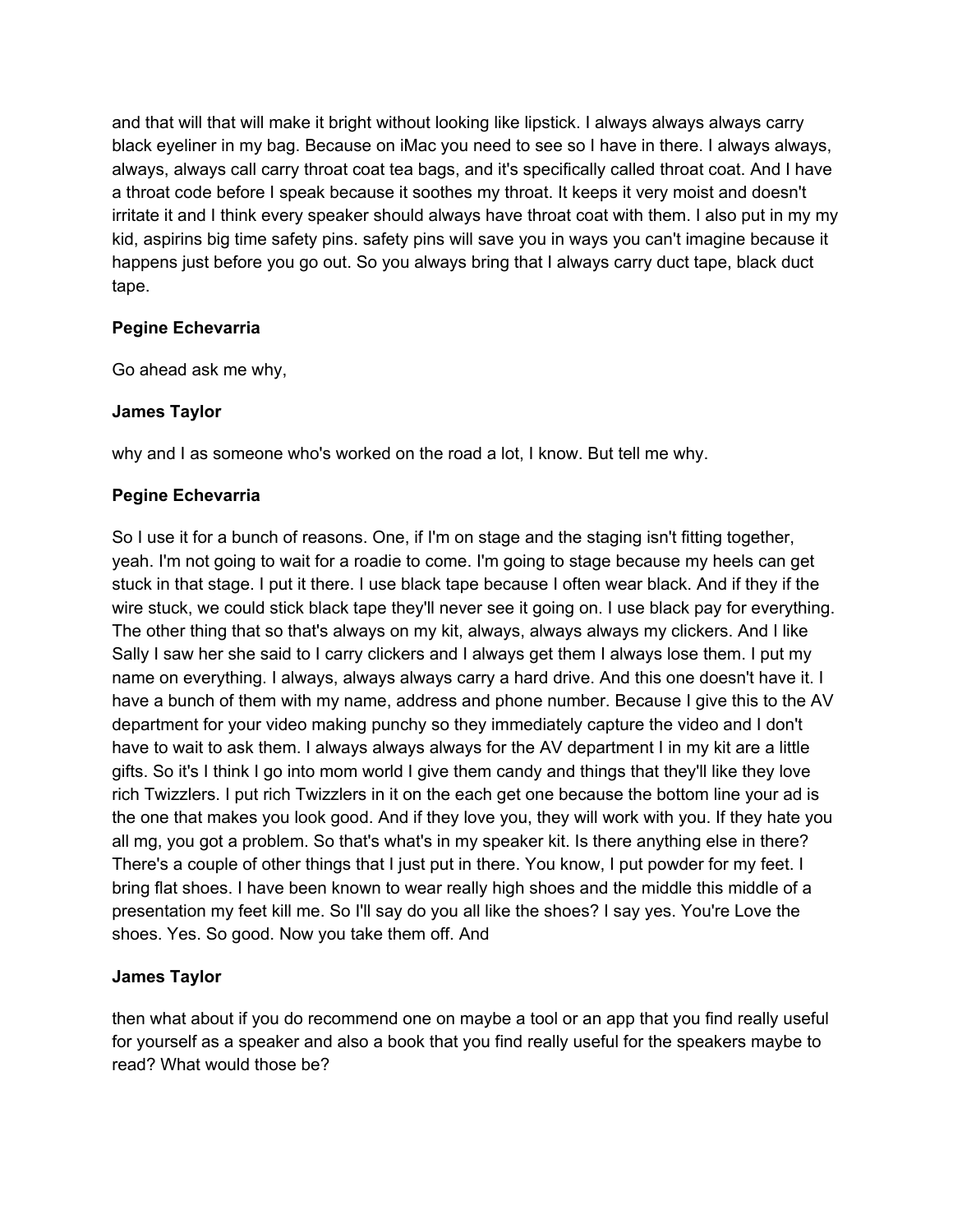#### **Pegine Echevarria**

Oh, my gosh. Well, the newest book that hold on a minute, I have it right here. Oh, the newest book that I'm reading, which I love. It's small. It's called the book ability factor. Yeah. It is by Elizabeth McCormick, who right now is killing it in the speaking world. But she wrote it with these very simple, like chips. So it's easy, easy, easy. I love the power. The book by NSA. I love the two books that they do, they've done. I always love Lewis Kramer stuff but more business always follows Her stuff. I also read a lot of Do you know Vicky Sullivan? No. Oh my gosh. So Vicki Sullivan is a high end speakers coach. Vicki Solomon is a mistress of marketing high end. And so she works with very high end speakers to look at the marketing perspective. So I love getting her blogs. I love reading her stuff. I've hired her a couple of times and she's kicked my butt

# **James Taylor**

great. We'll put those links here as well about tool is an online app or online resource you find very useful.

#### **Pegine Echevarria**

So we live by and I've lived on bi for 20 years more for speakers. I can't imagine not working with speakers. And I use that to to upgraded a lot so so I am always mark. So the speakers piece comes up from a social media piece break everybody thinks about it just from a calendar perspective, but also, they show up in SEO for me. So I make sure that everything is up to date. I go in and update and upgraded You know, it also helps that they will do marketing for you like your other 5050 top speakers over the world and I grab that graphic I'm taking the other piece that I won't can't live. Oh God now you're making me go craz[y](https://www.canva.com/) [canva.com](https://www.canva.com/) you cannot really live without Canva I'm on there all the time. I cannot live with promo calm, which is videos, promo videos. So I had that membership. I've been loving working, just doing little things with them. And I do Hootsuite now everybody else's the Hootsuite the high rise is my CRM. That's great.

# **James Taylor**

What we'll do is we'll put a link to all these here as well picking a final question for you. I want you to imagine that you woke up tomorrow morning and you have to start from scratch. So you All the skills that you've acquired over the years, but no one knows you, you know no one you have to restart things. What would you do? How would you restart Craig

# **Pegine Echevarria**

Christian, if I weren't going to restart I would have recognized how, how experienced and skilled I was in what I knew that I'm not a beginner. I bring expertise that nobody else has had. And I would have really market that, like crazy. The second thing that I would have done was really listen to the high end pros that you connect with, and not listen to people who are not there yet. It was one of my biggest mistakes in the speaking world. I was blessed with meeting jack